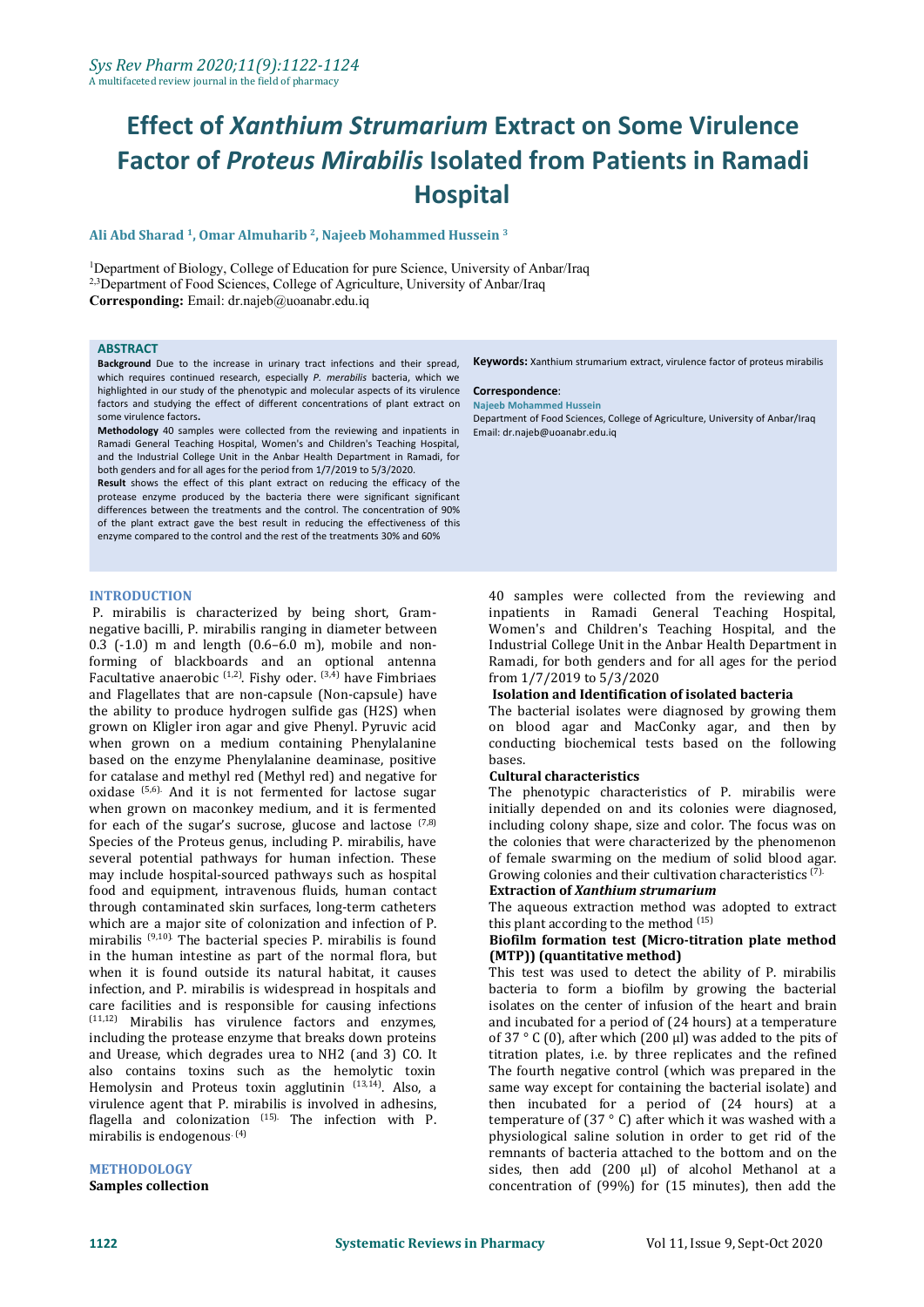## **Effect of Xanthium Strumarium Extract on Some Virulence Factor of Proteus Mirabilis**

**Isolated from Patients in Ramadi Hospital**

dye of Crystal Violet, diluted at a concentration of  $(1\%)$ <br>for a period of  $(5)$  minutes  $^{(5)}$ for a period of  $(5)$  minutes  $(5)$ (5) **RESULT**

**Table 1.** The effect of *Xanthium strumarium* extract onthe activity of the protease enzyme

| <b>Descriptive</b> |                                   |       |                |            |                                  |                  |         |         |
|--------------------|-----------------------------------|-------|----------------|------------|----------------------------------|------------------|---------|---------|
|                    | activity of protease enzymes U/ml |       |                |            |                                  |                  |         |         |
|                    |                                   |       |                |            | 95% Confidence Interval for Mean |                  |         |         |
|                    |                                   | Mean  | Std. Deviation | Std. Error | Lower Bound                      | Upper Bound      | Minimum | Maximum |
| 30%                |                                   | 9.80  | .837           | .374       | 8.76                             | 10.84            |         | . .     |
| 60%                |                                   | 7.40  | .894           | .400       | 6.29                             | $^{\prime}$ 8.51 |         |         |
| 90%                |                                   | 3.40  | .548           | .245       | 2.72                             | 4.08             |         |         |
| control            |                                   | 17.80 | .837           | .374       | 16.76                            | 18.84            |         | 19      |
| Total              | 20                                | 9.60  | 5.443          | 1.217      | 7.05                             | 12.15            |         | 19      |

It is a plant species from the genus Xanthium of the compound family, and this genus includes between three and several plant species, according to different botanists It is a herbaceous plant around, with a strong stem and densely branching, with a height of between 30 - 120 cm, covered with hair, and has a fragrant smell (smell not desirable), yellowish green color, stems strong, branched. Research indicates xanthatin has anti-cellular properties, and thus has potential Its effect on reducing the proliferation of cancer cells the fruit extract has antiseptic and anti-fungal properties of some strains of bacteria and fungi, and references indicate its anti-spasmodic, hypoglycemic properties the decoction of the leaves and

the fruits are popularly used for its analgesic, astringent, diuretic properties, and in the therapy of mucositis For the nose. The leaf soak is used topically to get rid of some kinds of parasites, and as an astringent in the cure of wounds. Table 1 indicates the impact of this plant extract on decreasing the efficacy of the protease enzyme produced by way of the microorganism there had been sizable variations between the redress and the control. The attention of 90% of the plant extract gave the satisfactory end result in lowering the effectiveness of this enzyme in contrast to the manage and the relaxation of the remedies 30% and 60%

**Table 2.** ANOVA table of effect of *Xanthium strumarium* extract onthe activity of the protease enzyme

| <b>ANOVA</b>                     |                |    |             |         |      |  |  |  |
|----------------------------------|----------------|----|-------------|---------|------|--|--|--|
| activity of proteas enzymes U/ml |                |    |             |         |      |  |  |  |
|                                  | Sum of Squares | df | Mean Square |         | Sig. |  |  |  |
| Between Groups                   | 552.800        |    | 184.267     | 294.827 | .000 |  |  |  |
| Within Groups                    | 10.000         | 16 | .625        |         |      |  |  |  |
| Total                            | 562.800        | 19 |             |         |      |  |  |  |

Table 2, analysis table of variance, shows that there are significant differences between the treatments and the control, where the treatment of plant extract 90% gave the highest significant difference in reducing the activity of the protease enzyme, as the mean of this treatment

reached 3.4, followed by a concentration of 60%, where the mean of this treatment reached 7.4 As for the last treatment, 30% had a mean of 9, compared to control, where the mean was 17

**Table 3.** The effect of *Xanthium strumarium* extract onthe production of biofilms

| <b>Descriptive</b> |                       |       |                |            |                                  |                    |         |         |
|--------------------|-----------------------|-------|----------------|------------|----------------------------------|--------------------|---------|---------|
|                    | production of biofilm |       |                |            |                                  |                    |         |         |
|                    |                       |       |                |            | 95% Confidence Interval for Mean |                    |         |         |
|                    |                       | Mean  | Std. Deviation | Std. Error | Lower Bound                      | <b>Upper Bound</b> | Minimum | Maximum |
| 30%                |                       | 19.20 | .837           | .374       | 18.16                            | 20.24              | 18      | 20      |
| 60%                |                       | 13.60 | 1.140          | .510       | 12.18                            | 15.02              | 12      | 15      |
| 90%                |                       | 8.60  | 1.140          | .510       | 7.18                             | 10.02              |         | 10      |
| control            |                       | 27.40 | 1.517          | .678       | 25.52                            | 29.28              | 25      | 29      |
| Total              | 20                    | 17.20 | 7.245          | 1.620      | 13.81                            | 20.59              |         | 29      |

The biofilm is a collection of microbiology and its adhesion to the surface of host cells in an aqueous environment surrounded by extracellular polymers, which are multiple sugars, as the membrane participates in infection, antibiotic resistance, and germ's adhesion to surfaces, which is one of the first steps in the formation of Biofilm. P. mirabilis bacteria form a biofilm that causes serious problems in catheterized patients and about (93.75%) of P. mirabilis isolates showed the ability to form biofilm produces P. mirabilis biofilm. Crystalline as a

result of urease activity in the presence of other urinary components such as ions. Crystalline biofilms form in the urinary environment and ultimately prevent urine flow through the catheter. Table 3 shows the effect of the plant extract on the formation of the bacterial biofilm, where the effect of the extract varied according to its concentration, as it gave the best result at a concentration of 90% of the extract in reducing the production of the biofilm, reaching 8.6% compared to the control, where its concentration reached 25%